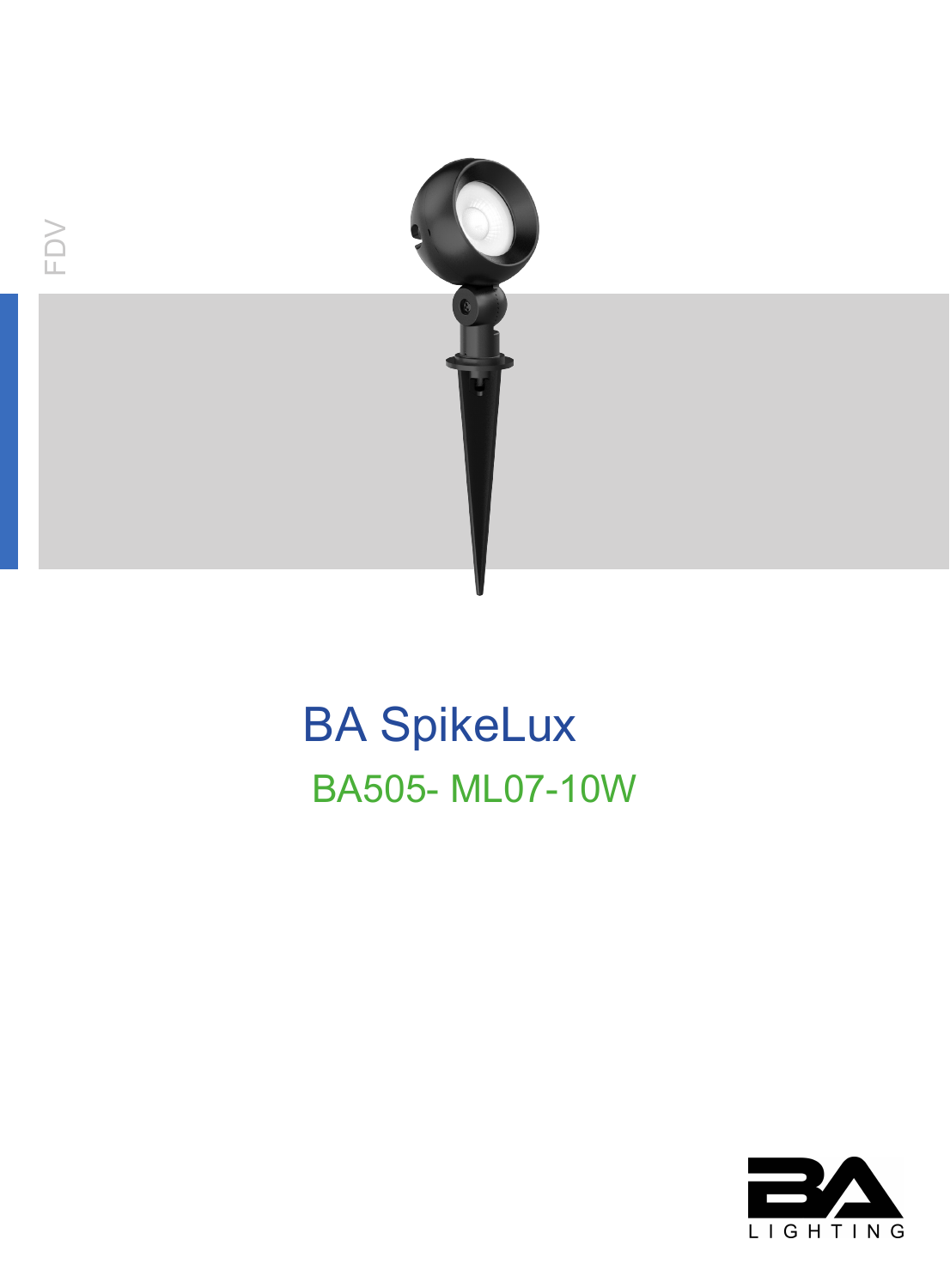## Introduction



LED Spike light integrates cob light source of fashion design. High lumen, high CRI, low temperature, long lifespan; low working voltage & low power to ensure safe using; portable and easy install into various lawns; It applies to landscaping embellishment lighting for residence and community and all kind of parks.

#### Features

- 1. Unique model design, super robust and stylish, light head adjustable.
- 2. ADC12 aluminum heat sink with great heat dissipation and anticorrosion abilities.
- 3. Built-in driver, AC/DC12V input, safety guarantee.
- 4. High quality LM80 2835SMD led chip with anti-glare lens, create comfortable lights.
- 5. IP65 waterproof, IK06 rated.

#### Application Areas

LED spike light is designed for general lighting applications in courtyard, park, garden, lawn etc.

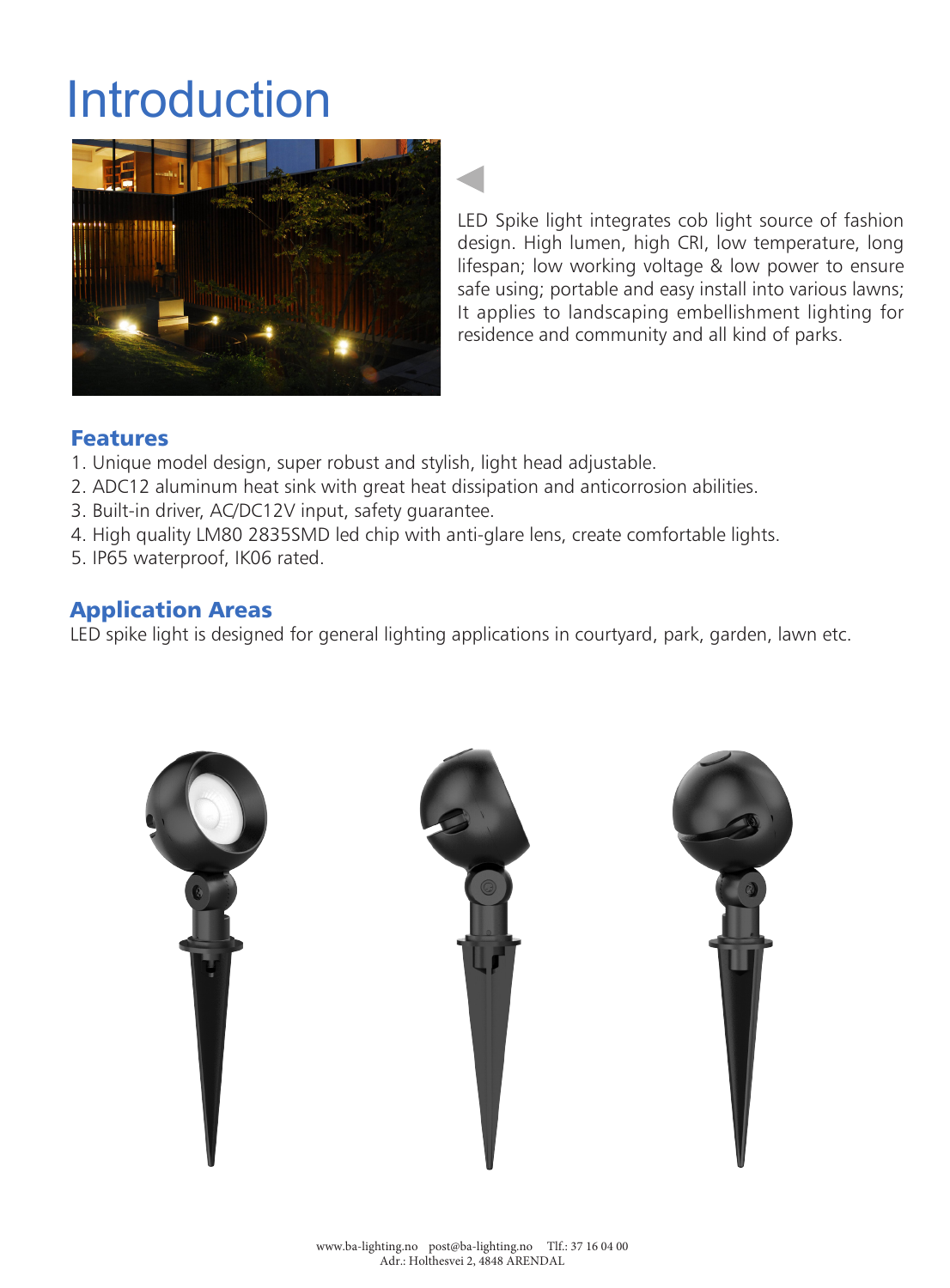



#### **Measurement**

| Model    | Dimension(mm) |     |  |                       | Product Weight (Kg) |        | Package weight (Kg) |         | Carton       |    |                      |            |
|----------|---------------|-----|--|-----------------------|---------------------|--------|---------------------|---------|--------------|----|----------------------|------------|
|          |               |     |  | Size(mm)              | N.W/PC              | G.W/PC | N.W/CTN             | G.W/CTN | Size(cm)     |    | $Qty/CTN$ 20GP (pcs) | 40HQ (pcs) |
| 6W / 10W | Ø76           | 262 |  | $ 57.5 $ Ø76*262*57.5 | 0.31                | 0.39   | 15.5                |         | 57*47.5*37.5 | 50 | 3500                 | 33000      |

## **Technical Data Sheet**

| Model NO.                  |       |         | ML07-6W                           | ML07-10W   |  |  |
|----------------------------|-------|---------|-----------------------------------|------------|--|--|
| Watt(W)                    |       |         | 6W                                | <b>10W</b> |  |  |
| Dimension(mm)              |       |         | Ø76*262*57.5                      |            |  |  |
| Rated Input Voltage(V)     |       |         | AC / DC12V                        |            |  |  |
| Input Voltage(V)           |       |         | AC/DC12V                          |            |  |  |
| LED                        |       |         | SMD                               |            |  |  |
| <b>SDCM</b>                |       |         | < 6                               |            |  |  |
| CCT(K)                     |       |         | 3000K / 4000K / 5000K / 5700K     |            |  |  |
| "Luminous Flux (lm) ±10%"  | 1-CCT | NON-DIM | 450-550                           | 800-950    |  |  |
| <b>CRI</b>                 |       |         | $\geq 80$                         |            |  |  |
| Beam Angle (°)             |       |         | $36^{\circ}$ / $60^{\circ}$       |            |  |  |
| <b>LED Driver</b>          |       |         | Built-in                          |            |  |  |
| <b>Protection Class</b>    |       |         | Class III                         |            |  |  |
| IP Rating                  |       |         | <b>IP65</b>                       |            |  |  |
| <b>IK Rating</b>           |       |         |                                   |            |  |  |
| Finishing color            |       |         | Black RAL 9005                    |            |  |  |
| Material                   |       |         | Aluminium                         |            |  |  |
| Lifetime (hr)              |       |         | 50,000h                           |            |  |  |
| Glow wire test (°C)        |       |         | $\qquad \qquad -$                 |            |  |  |
| Operating Temp.(°C)        |       |         | -20 $^{\circ}$ C ~45 $^{\circ}$ C |            |  |  |
| Storage Temp.(°C)          |       |         | -20 $^{\circ}$ C ~65 $^{\circ}$ C |            |  |  |
| Installation               |       |         | Insert into ground                |            |  |  |
| <b>Brand Driver option</b> |       |         |                                   |            |  |  |